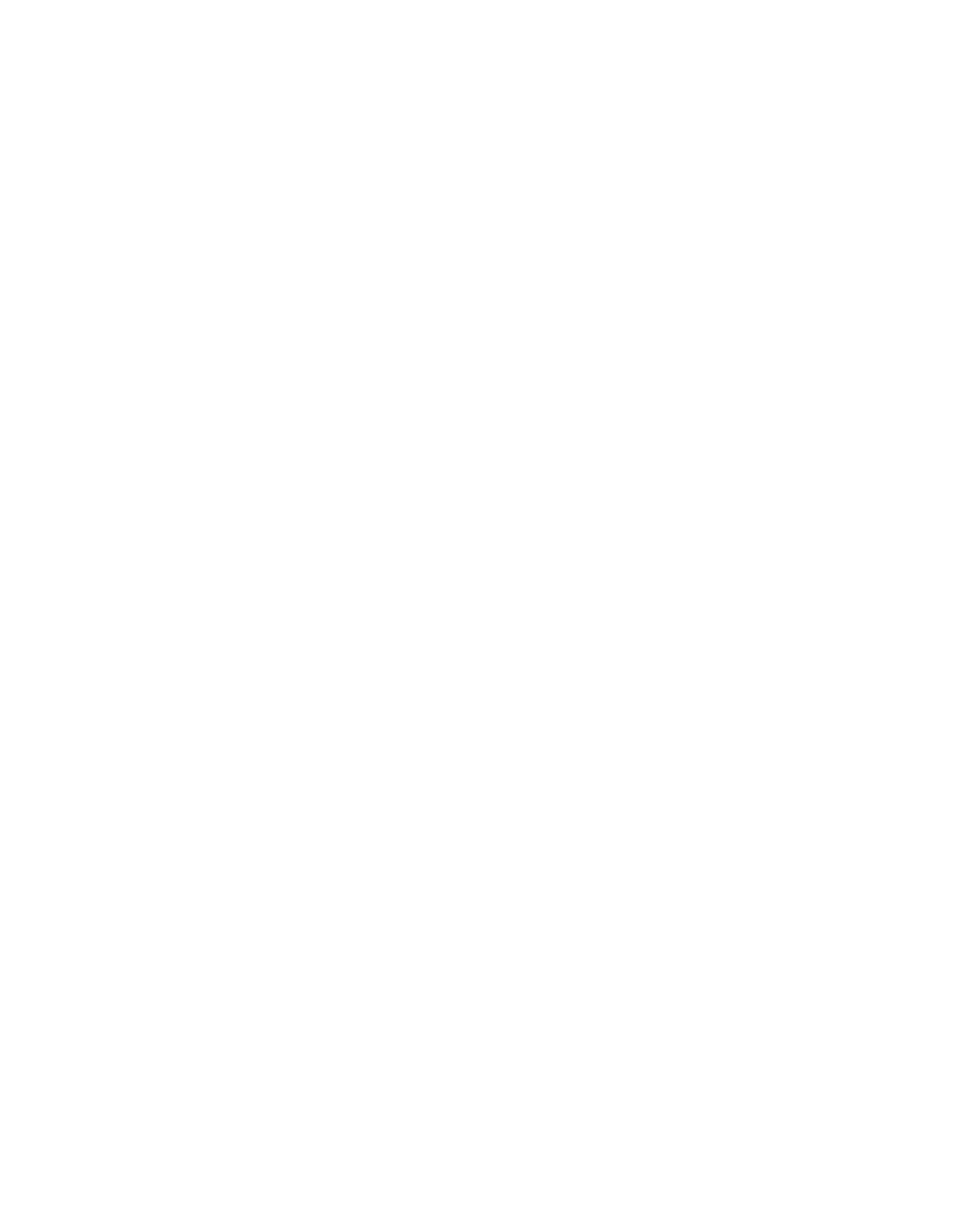

# **OVERVIEW**

The National Credit Union Administration (NCUA) Office of Inspector General (OIG) Annual Performance Plan for 2014 delineates those audits that would most benefit NCUA. In formulating this Plan, we considered:

- The agency's strategic and annual performance plans;
- Pertinent legislation, including the Federal Credit Union Act, the Dodd-Frank Wall Street Reform and Consumer Protection Act (Dodd-Frank Act), the Government Performance Results Act (GPRA), the, Federal Information Security Management Act (FISMA), the Sarbanes-Oxley Act, and the Inspector General Act;
- Congressional activity and testimony by NCUA officials as well as areas of significant interest to NCUA Board members and the Congress;
- Audits planned and performed by the Government Accountability Office (GAO);
- Input obtained from the NCUA Board and Executive staff;
- Request(s) from the Council of Inspectors General on Financial Oversight (CIGFO).
- NCUA and the credit union industry's operating environment.

#### HOW THE ANNUAL PLAN WAS FORMULATED

The NCUA OIG plans its work to identify and respond to issues that are of greatest importance to NCUA. For purposes of the Annual Plan, we have identified prospective audit and investigative work that is responsive to NCUA's strategic goals (see table below).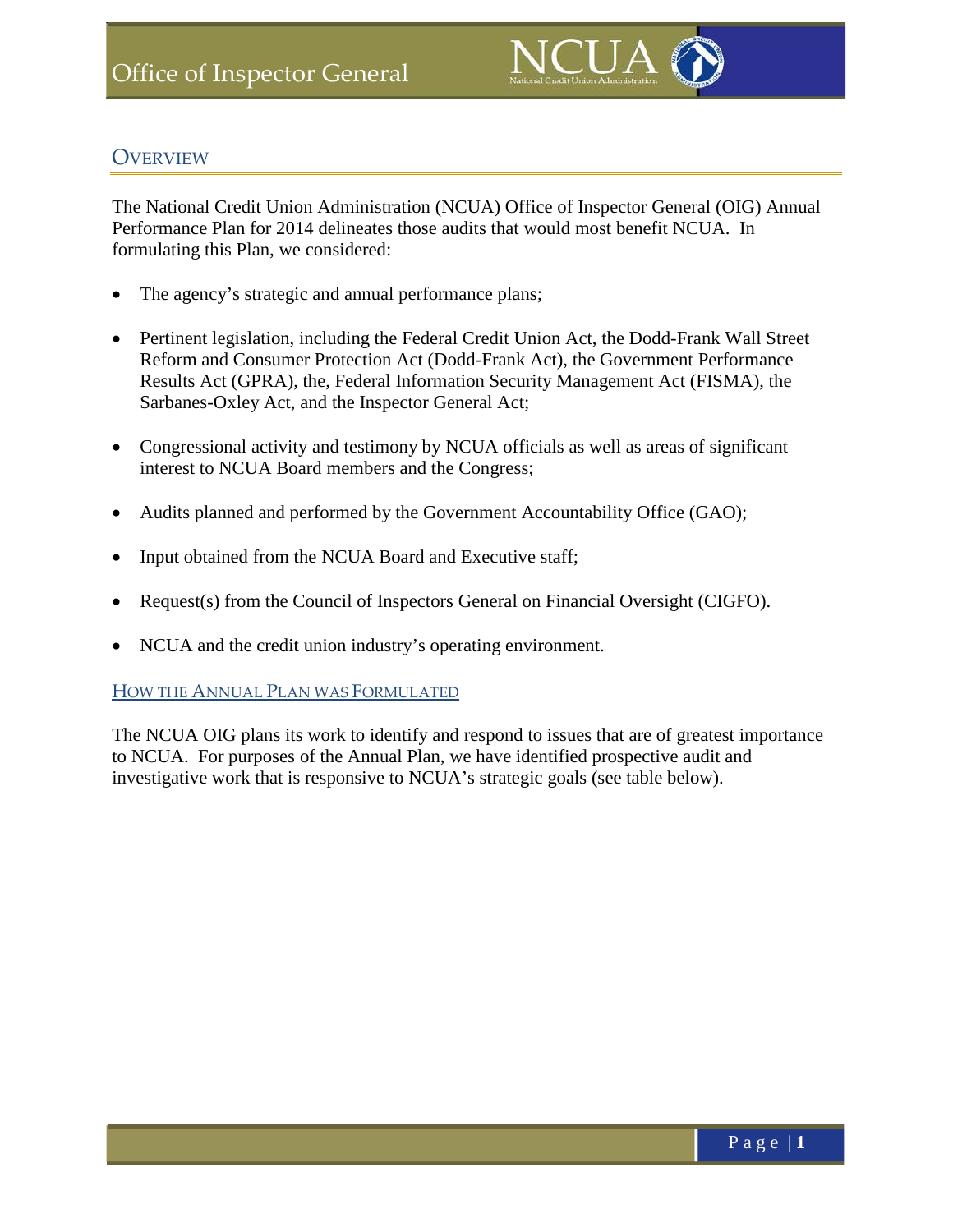

| 2015 STRATEGIC GOALS <sup>1</sup>                                                                                                                                    |
|----------------------------------------------------------------------------------------------------------------------------------------------------------------------|
| <b>STRATEGIC GOAL 1</b><br>Ensure a safe, sound and healthy credit union system.                                                                                     |
| <b>STRATEGIC GOAL 2</b><br>Promote consumer protection and financial literacy.                                                                                       |
| <b>STRATEGIC GOAL 3</b><br>Further develop a regulatory environment that is transparent and effective with<br>clearly articulated and easily understood regulations. |
| <b>STRATEGIC GOAL 4</b><br>Cultivate an environment that fosters a diverse, well trained<br>and motivated staff.                                                     |

In preparing our 2015 Performance Plan, we considered the current economic environment that has required ongoing, mandatory material loss reviews (MLRs). The Dodd-Frank Act requires the OIG to conduct an MLR when a credit union's loss to the National Credit Union Share Insurance Fund (NCUSIF) exceeds \$25 million. In addition, we conduct a limited scope review of all losses under \$25 million to the NCUSIF to determine whether unusual circumstances exist that would warrant a full-scope MLR. We expect that future MLRs will require a smaller portion of our resources in 2015 than in the past. We also identified several other audits that address the agency's strategic goals. Due to our resource limitations, we considered each of these audits and determined which should form the basis of our work over the coming year (See Appendix C). Criteria considered in the prioritization process included such factors as importance to the NCUA mission as well as NCUA Board and Congressional interest.

#### **RESOURCES**

The OIG staff is composed of ten positions (10 FTEs) including the Inspector General. The audit staff consists of five auditors (one is currently vacant), as well as the Deputy Inspector General position. In addition, the OIG relies on independent contracting firms to augment resources by assisting the OIG with conducting financial statement audits, the annual independent evaluation required by FISMA, and selected material loss reviews.

In addition to the financial statement audits and the evaluation under FISMA, we use contracting dollars for short term, non-recurring projects. In 2015, our contracting budget for audits is approximately \$1.5 million dollars.

We will defer audits that we cannot accomplish in 2015 to 2016.

<span id="page-3-0"></span><sup>&</sup>lt;sup>1</sup> Source: NCUA Strategic Plan  $2014 - 2017$ .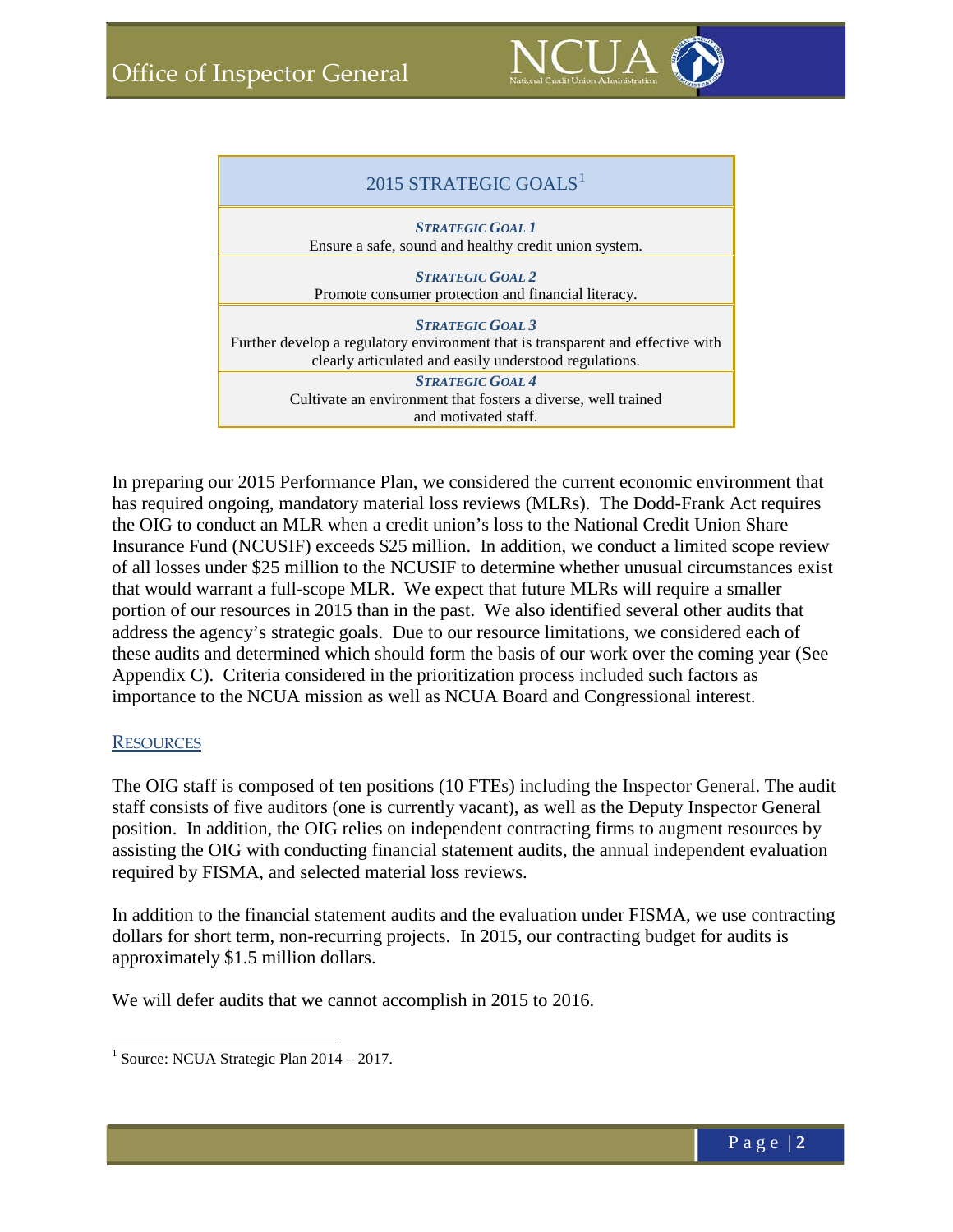

The following appendices are included in our 2015 plan:

Appendix A: Planned Audits and Surveys Appendix B: Legal Projects and Investigative Work Appendix C: Summary of Planned Audits/Surveys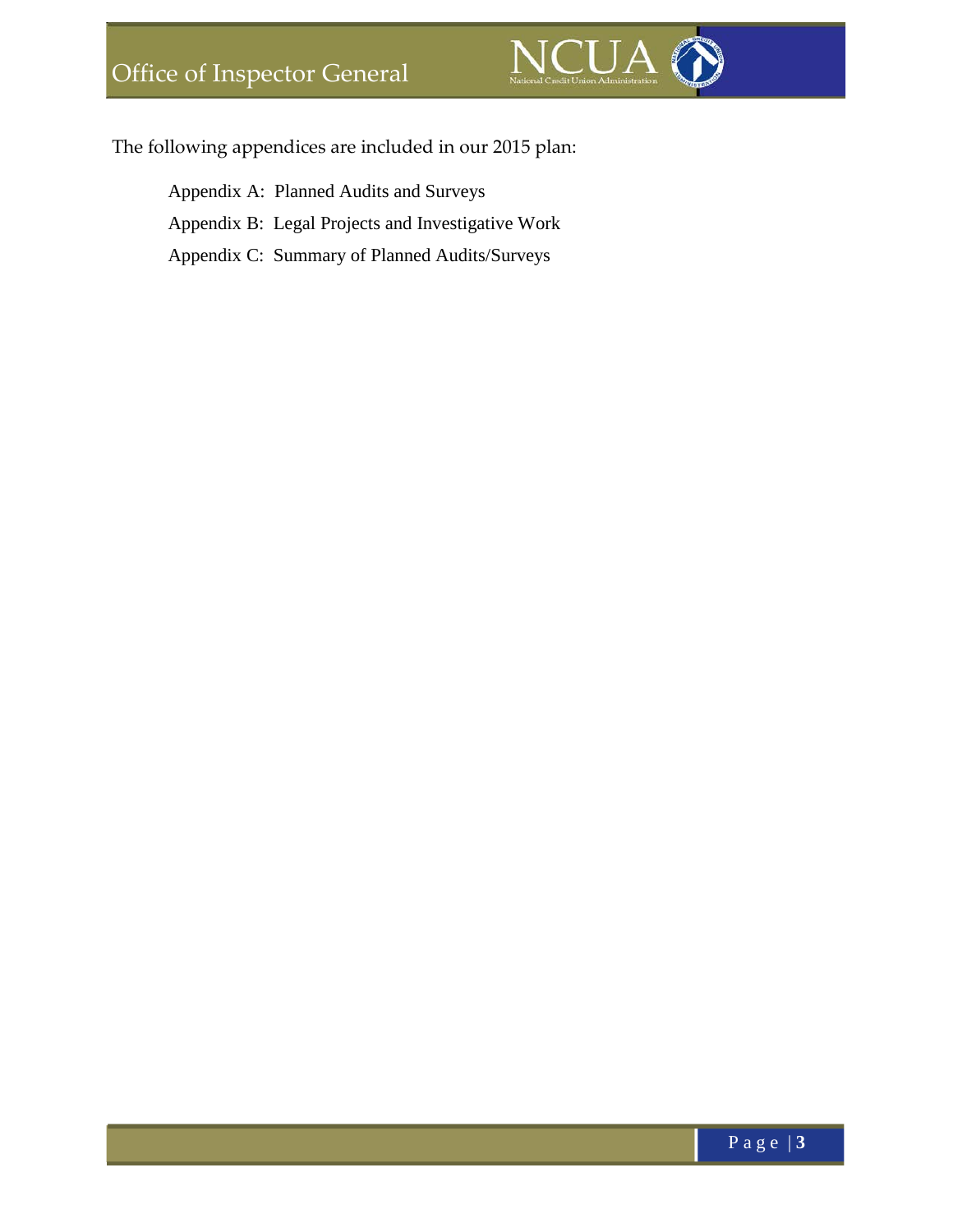

# **PLANNED AUDITS AND SURVEYS**

# CARRYOVER AUDITS FROM 2014

FINANCIAL STATEMENTS AUDITS (5) FOR THE YEAR ENDING DECEMBER 31, 2014 As required, the OIG will conduct a review of the National Credit Union Administration

reporting entities for the year ending December 31, 2014. This will include:

- National Credit Union Share Insurance Fund (NCUSIF)
- National Credit Union Administration Operating Fund (OF)
- Central Liquidity Facility (CLF)
- Community Development Revolving Loan Fund (CDRLF), and
- The Temporary Corporate Credit Union Stabilization Fund (TCCUSF).

We conduct these audits under contract with an independent public accounting firm. Requirements mandate the report be issued within 45 days of year-end or by February 16, 2015.

Objective: To determine whether the five funds that the agency administers are in compliance with GAAP and whether their statements present fairly, in all material respects, their financial position, results of operations, and changes in cash flows.

### COORDINATION AMONG THE CONSUMER FINANCIAL PROTECTION BUREAU (CFPB) AND REGULATORS

The Dodd-Frank Act grants the CFPB exclusive authority to examine insured depository institutions with total assets of more than \$10 billion, and their affiliates, for compliance with federal consumer financial laws. The Act also gives the CFPB authority to examine service providers and requires CFPB to coordinate its supervisory activities with the prudential regulatory agencies, consisting of the Board of Governors of the Federal Reserve System, (FRB), the Federal Deposit Insurance Corporation (FDIC), the National Credit Union Administration (NCUA), and the Office of the Comptroller of the Currency (OCC), and with state financial regulatory authorities. The NCUA, FDIC, Department of the Treasury and FRB OIG's will be working jointly on this review to ensure a complete and comprehensive look at the coordination efforts by the CFPB and other prudential regulators.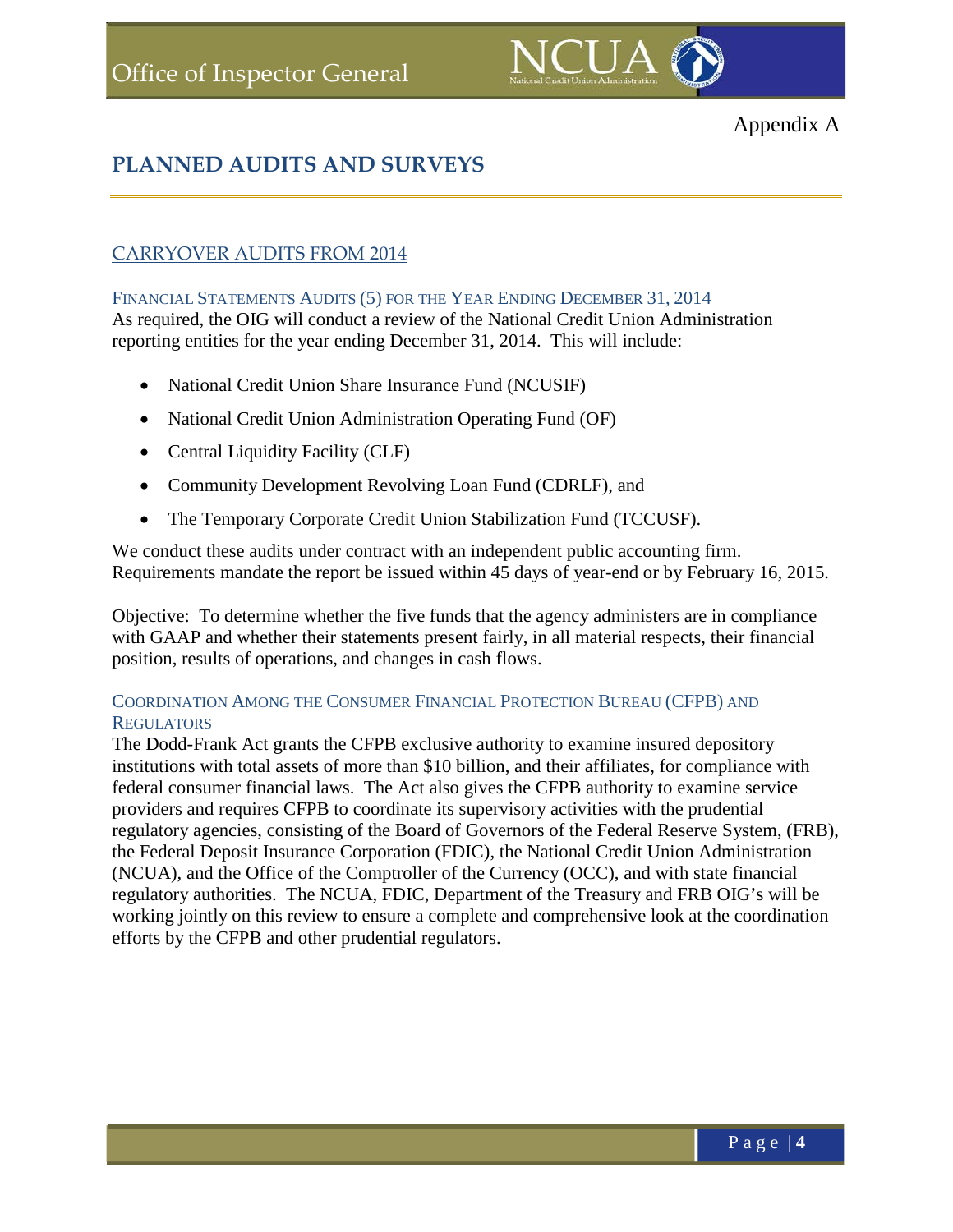

Objective: Determine the extent to which coordination between the NCUA and CFPB is occurring and whether these efforts have been effective in avoiding duplication or other conflicts in supervisory activities.

#### REVIEW OF NCUA'S 401K PLAN

NCUA established an NCUA Savings Plan (Plan) in January 2012. In accordance with the Employee Retirement Income Security Act of 1974 (ERISA), a governmental plan is defined to include a plan established or maintained for its employees by the Government of the United States, by an agency or instrumentality. As a federal agency of the United States Government, NCUA and the Plan are exempt from ERISA. However, NCUA follows the spirit of the requirements. As of December 31, 2013, the NCUA Savings Plan had 1,251 participants.

Objective: The purpose of this review is to conduct agreed upon procedures to ensure that NCUA properly maintains the Plan's record keeping, investment management, and trustee services.

#### FINANCIAL STABILITY OVERSIGHT COUNCIL (FSOC) OVERSIGHT OF INTEREST RATE RISK

In 2014, the Council of Inspectors General on Financial Oversight convened a working group with the objective to assess the extent to which FSOC is overseeing interest rate risk to the financial system. The Federal Housing Finance Agency Office of Inspector General is leading the review, with participation from other CIGFO members. The working group will conduct audit work at FSOC, the Office of Financial Research and member agencies to the extent those entities support FSOC's oversight of interest rate risk. The audit scope will include FSOC's oversight of interest rate risk during 2013 and 2014. The working group expects to issue a report in April 2015.

Objective: To assess the extent to which FSOC is overseeing interest rate risk to the financial system.

#### NEW STARTS - MANDATORY AUDITS FOR 2015

#### MATERIAL LOSS REVIEWS

The Federal Credit Union Act requires the OIG to review and report on any credit union material losses exceeding \$25 million to the NCUSIF. In addition, the Dodd-Frank Act requires the OIG to conduct a limited review of all losses to the NCUSIF and elevate to a material loss review those that have unusual circumstances regardless of the loss amount.

Objective: Determine the cause(s) of the credit union failure(s) and the resulting loss to the NCUSIF; and assess NCUA's supervision of the credit union(s).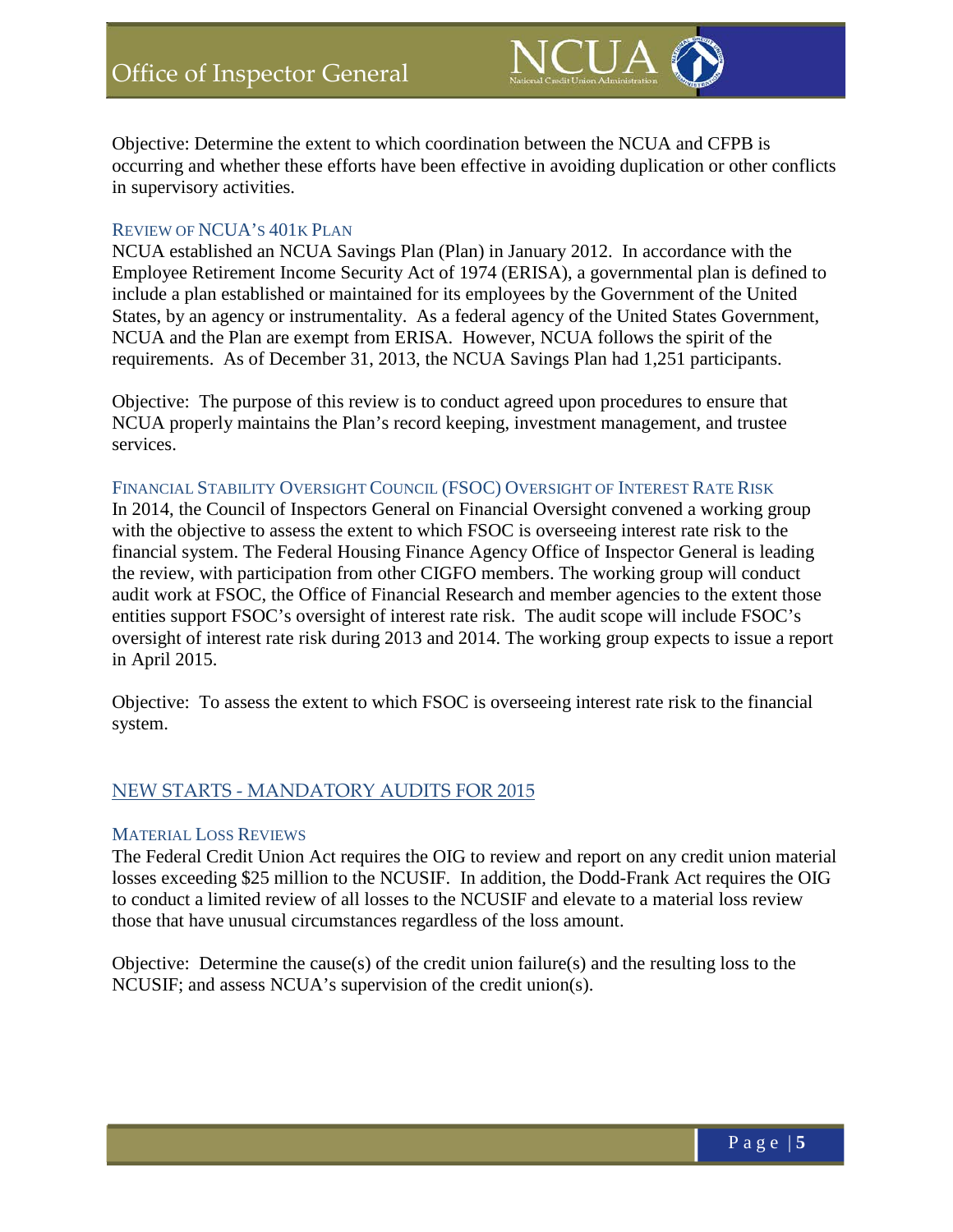

#### FEDERAL INFORMATION SECURITY MANAGEMENT ACT (FISMA) REVIEW

Title III of the E-Government Act of 2002 - FISMA - requires each federal agency to develop, document, and implement an agency-wide information technology security program. FISMA includes a requirement that Inspectors General perform an annual evaluation of the agency's program. This evaluation includes testing the effectiveness of the agency's IT security policies, procedures, and practices; an assessment of program's compliance with the requirements of FISMA. The OIG also assesses NCUA's privacy program.

Annually, the Office of Management and Budget (OMB) issues instructions to agencies for meeting its reporting requirements under FISMA and includes instructions for reporting on agencies' privacy management programs. It also includes clarification to agencies for implementing and meeting privacy requirements.

Objective: To determine whether NCUA is in compliance with FISMA. This annual independent evaluation is required by FISMA. In addition, the OIG prepares an annual report to OMB characterizing NCUA's IT security management program.

#### CONGRESSIONAL/NCUA BOARD REQUESTS (AS NECESSARY)

Objective: To be responsive to requests received from the Congress or the NCUA Board for OIG audits, investigations, or other services.

#### REVIEW OF GOVERNMENT WIDE FINANCIAL REPORT SYSTEM (GFRS)

To meet the joint requirements of the OMB, the Department of Treasury's Financial Management Service (FMS), and the Government Accountability Office (GAO), the OIG is required to review NCUA's closing package to support the September 30 year-end governmentwide consolidated financial statements.

Objective: Perform agreed-upon procedures for NCUA's submission for the government-wide consolidated financial statements and input the information into the FMS GFRS.

#### FINANCIAL STATEMENTS AUDITS (5) FOR THE YEAR ENDING DECEMBER 31, 2015

As required, the OIG will conduct a review of the National Credit Union Administration reporting entities for the year ending December 31, 2015. This will include:

- National Credit Union Share Insurance Fund (NCUSIF),
- National Credit Union Administration Operating Fund (OF),
- Central Liquidity Facility (CLF),
- Community Development Revolving Loan Fund (CDRLF), and
- The Temporary Corporate Credit Union Stabilization Fund.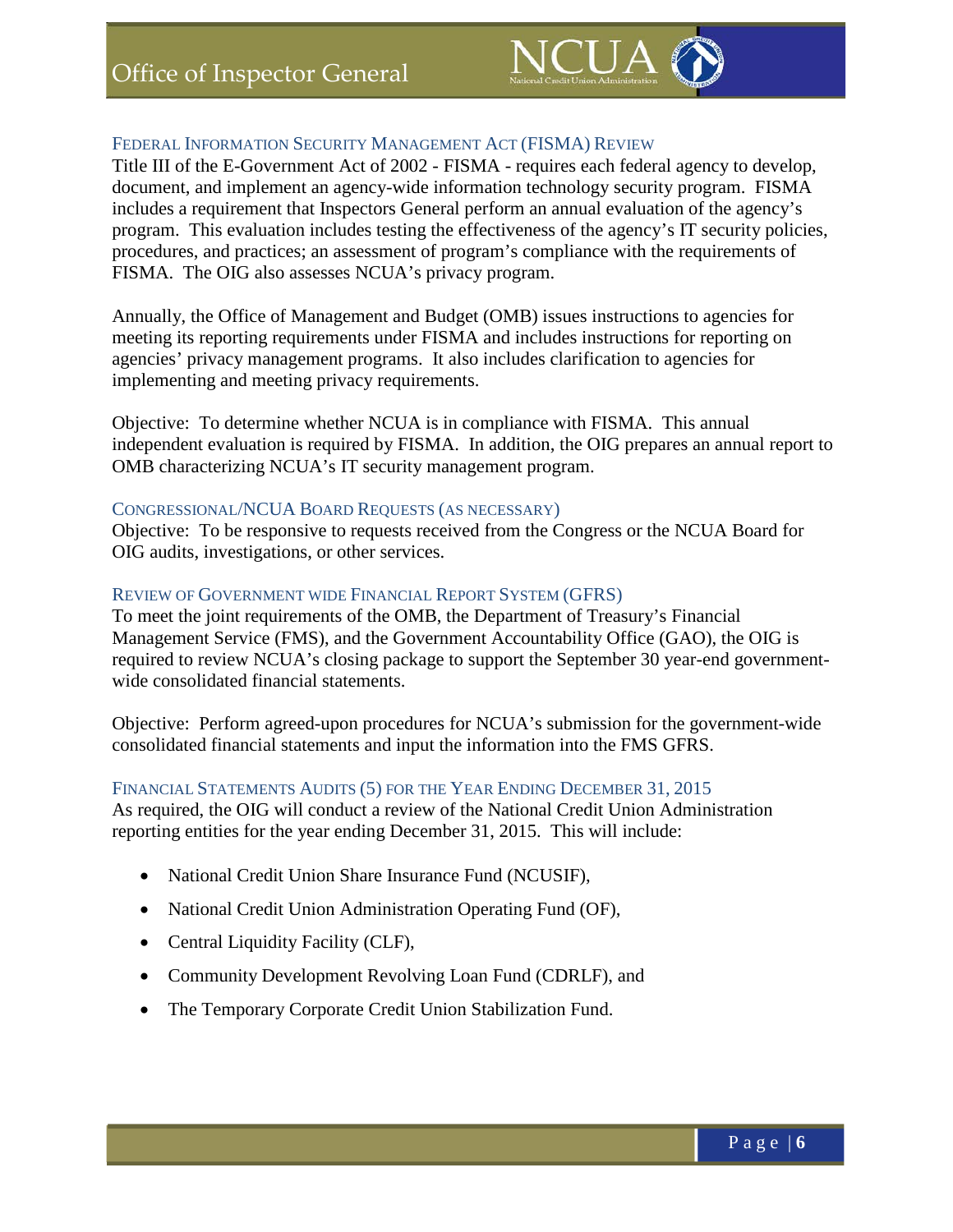

We conduct these audits under contract with an independent public accounting firm. Requirements mandate the report must be issued within 45 days of year-end or by February 16, 2016.

Objective: To determine whether the five funds that the agency administers are in compliance with GAAP and whether their statements present fairly, in all material respects, their financial position, results of operations, and changes in cash flows.

#### GOVERNMENT CHARGE CARD ABUSE PREVENTION ACT OF 2012

The Charge Card Act requires all agencies to establish and maintain safeguards and internal controls for travel cards. The Act also establishes reporting and audit requirements to avoid improper payments and protect privacy, among other things.

Objective: Conduct a review of NCUA's purchase and travel card programs to analyze risks of illegal, improper, or erroneous purchases and payments. Provide recommendations if warranted and report those to the agency management, Director of the Office of Management and Budget, and Congress.

#### DIGITAL ACCOUNTABILITY AND TRANSPARENCY ACT OF 2014

On May 9, 2014, the President signed into law the "Digital Accountability and Transparency Act of 2014" or the "DATA Act." The Act amends the Federal Funding Accountability and Transparency Act of 2006 to make publicly available specific classes of Federal agency spending data, with more specificity and at a deeper level than is currently reported; require agencies to report this data on USASpending.gov; create Government-wide standards for financial data; apply to all agencies various accounting approaches developed by the Recovery Act's Recovery Accountability and Transparency Board; and streamline agency reporting requirements.

Objective: Conduct a review of a statistically valid sample of the spending data submitted under the Act based on established data standards.

#### NEW STARTS FOR 2015 (DISCRETIONARY AUDITS)

#### OVERSIGHT OF CREDIT UNION CYBER SECURITY

During the summer of 2014, Federal Financial Institutions Examination Council (FFIEC) members piloted a cybersecurity examination work program at over 500 community financial institutions to evaluate their preparedness to mitigate cyber risks. The FFIEC indicated that financial institutions are critically dependent on IT to conduct business operations and use a vast array of technologies to support their customers and employees, including core systems, automated teller machines (ATM), Internet and mobile applications, and cloud computing, each of which introduces complexity and potential vulnerabilities. The FFIEC added that this dependence on IT, coupled with increasing sector interconnectedness and rapidly evolving cyber threats, reinforces the need for institutions to establish and maintain a dynamic control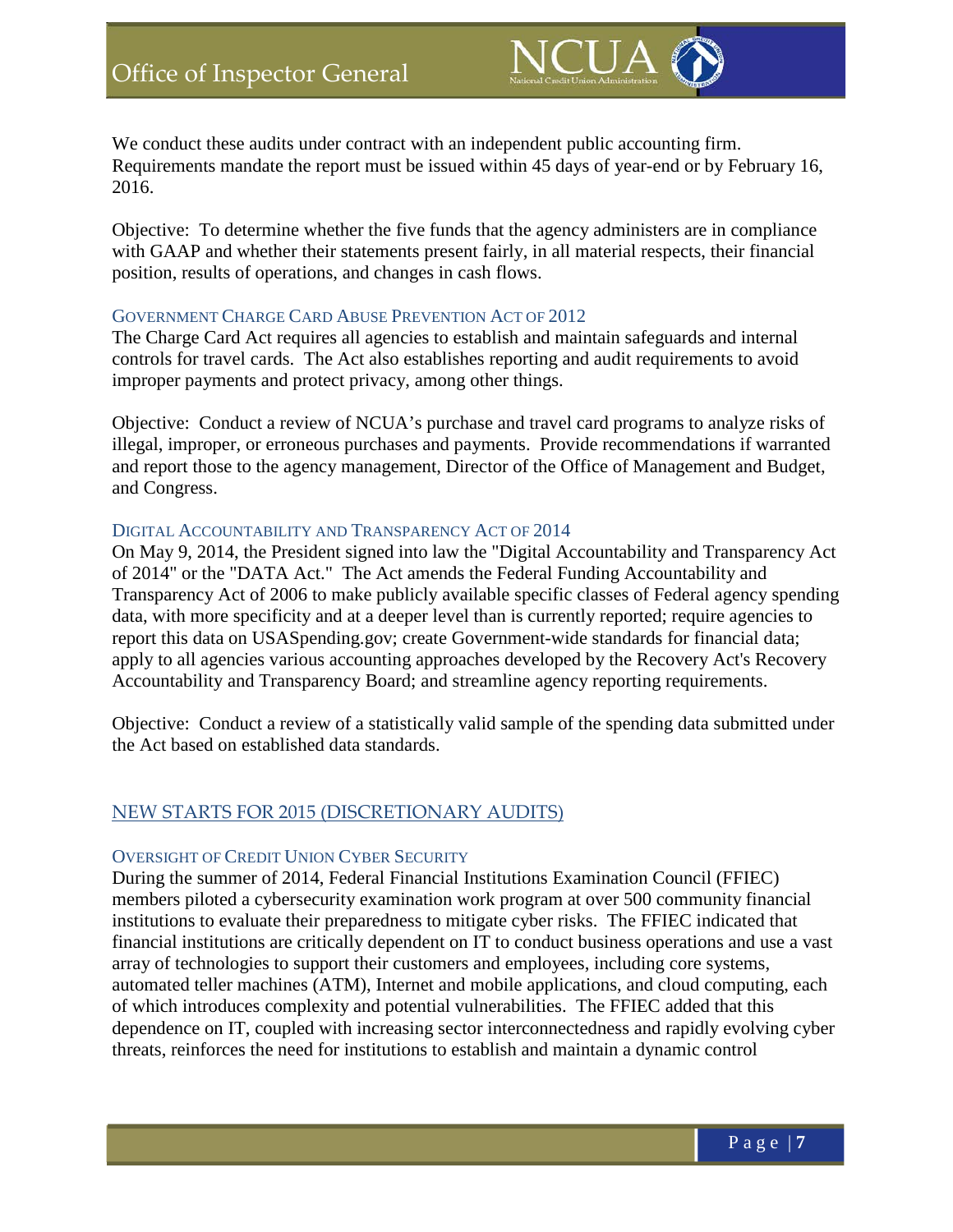

environment; manage connections to third parties; and develop and test business continuity and disaster recovery plans that incorporate cyber incident scenarios.

Objective: Determine whether NCUA provides adequate oversight of credit union cyber security to assess whether credit unions are taking sufficient measures to protect the confidentiality, availability, and integrity of credit union assets and sensitive credit union data.

#### INTEREST RATE RISK

The continued growth of loans at low fixed rates has contributed to a significant concentration of credit union assets. Historically low interest rates could pose future risk problems for NCUA. NCUA implemented 12 CFR Part 741, Interest Rate Risk Policy and Program in September 2012. Exposed credit unions without appropriate interest rate risk policies pose unacceptable and preventable risks to the National Credit Union Share Insurance Fund.

Objective: Determine whether NCUA's interest rate risk policies and procedures are helping to effectively reduce interest rate risk.

#### NCUA PROCUREMENT ACTIVITIES

NCUA uses contractors for a wide array of assistance to supplement its operations. In addition, the Dodd-Frank Act created new contracting requirements for minority and women inclusion. In April 2011, NCUA issued a revised procurement manual providing a structure for a controlled and efficient framework that is fair to competing vendors and beneficial to the NCUA. Although NCUA is exempt from complying with Federal Acquisition Regulations (FAR), NCUA generally conducts its procurement activities in compliance with FAR.

Objective: Determine whether NCUA's procurement process is fair and effective.

#### COLLECTIONS ON RESTITUTION ORDERS AT AMAC

NCUA is owed money through restitution orders related to losses to the Share Insurance Fund. However, these restitution orders may not be satisfied in a timely manner.

Objective: Determine whether NCUA has an effective program in place to recover money owed from restitution orders.

#### CPA OPINION AUDITS OR AGREED UPON PROCEDURES FOR CREDIT UNIONS

Part 715.5 of NCUA Rules and Regulations requires federally chartered credit unions with \$500 million or more in total assets to have a financial statement audit performed by a licensed independent auditor.

Material loss reviews conducted by the NCUA OIG, as well as Post Mortem reviews conducted by NCUA have questioned whether the amount requiring CPA audits or agreed upon procedures should be lowered or required. We have received feedback from regional officials that they believe this would significantly curtail credit union failures.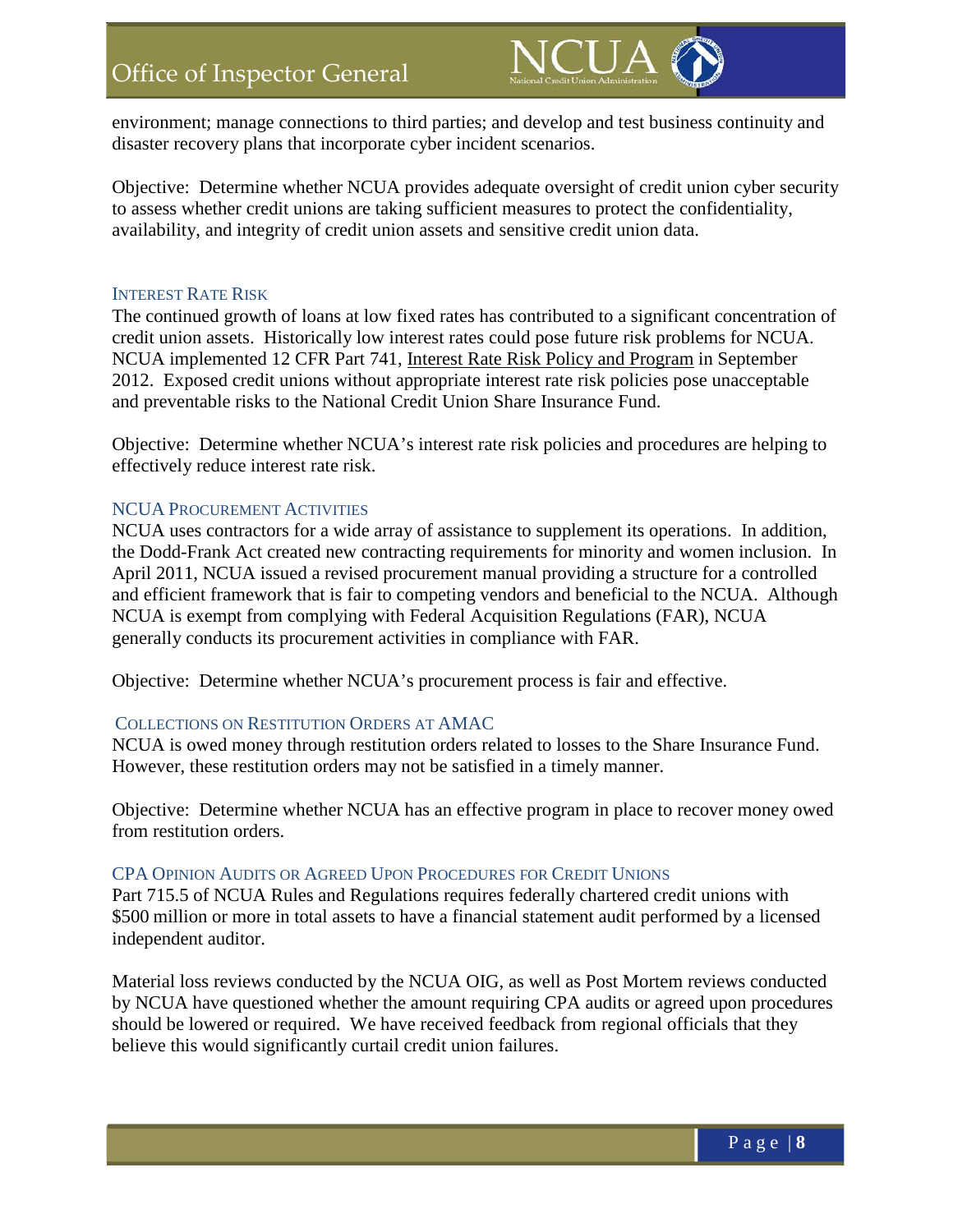

Objective: Determine whether a correlation exists between failed credit unions that have had a CPA audit and those that have not.

#### REVIEW OF AMAC INVENTORY

In March 2012, the OIG issued a report that reviewed AMAC's valuation process and disposal of property and assets. At that time, we found that AMAC needed to perform and document their analysis when determining whether to maintain properties versus selling them in a bulk sale. We also recommended AMAC document potential financial outcomes for maintaining or selling in bulk. Recently AMAC obtained a large inventory of automobiles. This will be a follow up review on processes currently in place.

Objective: Determine whether AMAC has corrected deficiencies identified in our 2012 review of AMAC (OIG-12-06) regarding the disposition of its inventory of foreclosed houses held by AMAC. Based on those lessons learned, determine how AMAC is handling the large inventory of automobiles it recently obtained.

#### COMPUTER EQUIPMENT INVENTORY

NCUA has approximately 1,200 employees and the agency provides all employees with computers. In addition, NCUA issues external monitors to Central Office and Regional staff and hard drives, mobile devices and portable printers to examiners and other staff.

Objective: Assess NCUA's policies, procedures and practices to determine whether NCUA has adequate controls in place to maintain accurate accountability of and protect NCUA computer equipment (laptops, external monitors, external hard drives, mobile devices and portable printers) from loss or theft.

### POTENTIAL NEW STARTS FOR [2](#page-10-0)016<sup>2</sup>

#### REAL ESTATE LENDING

Objective: Determine whether examiners adequately assess credit union real estate loan portfolios, associated risks, and credit union actions to mitigate the risks.

#### AMAC RECORDS RETENTION

Objective: Determine whether AMAC's current records retention practices are the most cost beneficial for NCUA.

#### INTERNATIONAL TRAVEL WITH IT EQUIPMENT

Objective: Assess NCUA's policies, procedures, and practices governing use of agency latops and smart devices associated with international travel to determine whether NCUA has adequate

<span id="page-10-0"></span><sup>&</sup>lt;sup>2</sup> Based on a number of critical factors a decision could be made at any time to move a potential 2016 start and conduct in 2015.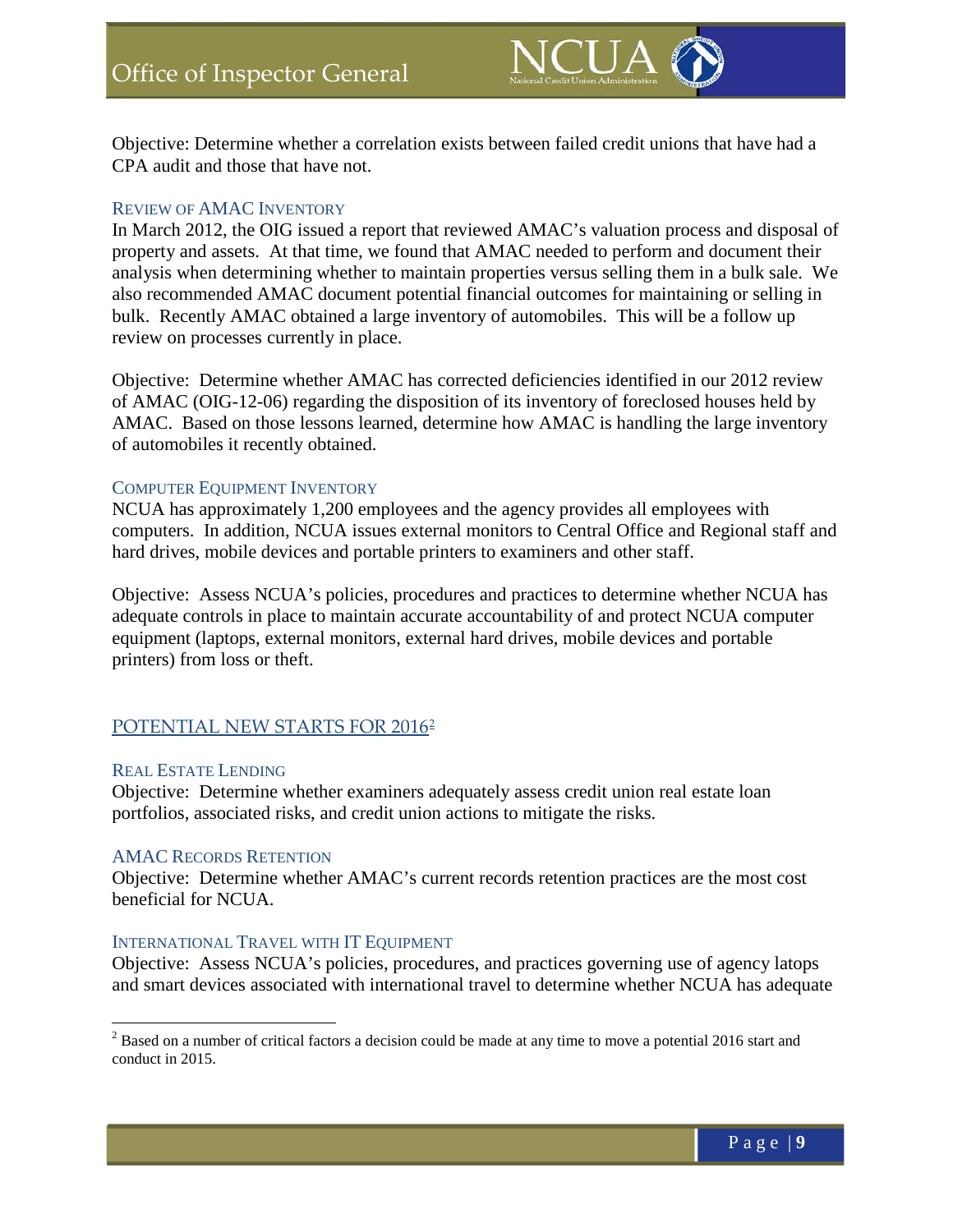

controls in place to protect the loss\theft of sensitive or personaly identifiable information or unauthorized or excessive financial expenses.

#### QUALITY CONTROL REVIEW (QCR) PROCESS

Objective: Determine whether the QCR process is effective as a quality assurance tool and feedback mechanism for the examiner and supervisor, including whether QCR recommendations are being tracked and implemented.

#### JOINT EXAMINATIONS WITH SSAS

Objective: Determine whether NCUA is in compliance with its requirements to conduct joint examinations with State Supervisory Authorities.

#### TRENDS IN CREDIT UNION FAILURES

Objective: Determine what trends have contributed to credit union failures and whether the current examination process adequately addresses the issues identified.

#### MEMBER BUSINESS LOANS

Objective: Determine whether NCUA is effectively mitigating member business loan risk effectively.

#### EXAMINATION AND INSURANCE (E&I) QUALITY CONTROL REVIEW (QCR) PROCESS

Objective: Determine whether the E&I QCR process has effectively improved the overall examination process.

#### POSTMORTEM REVIEW BENEFITS

Objective: Determine whether NCUA adequately conducts postmortem reviews of failed credit unions and whether NCUA addresses or implements the results/recommendations.

#### SUBJECT MATTER EXAMINERS (SME)

Objective: Determine whether NCUA's SME program is operating effectively.

#### THIRD PARTY RELATIONSHIPS

Objective: Determine whether the examination process adequately assesses the risk of third party relationships and credit union managements' due diligence over those relationships.

#### CREDIT UNION MANAGEMENT

Objective: Determine whether NCUA effectively assesses the Management component of the CAMEL rating system.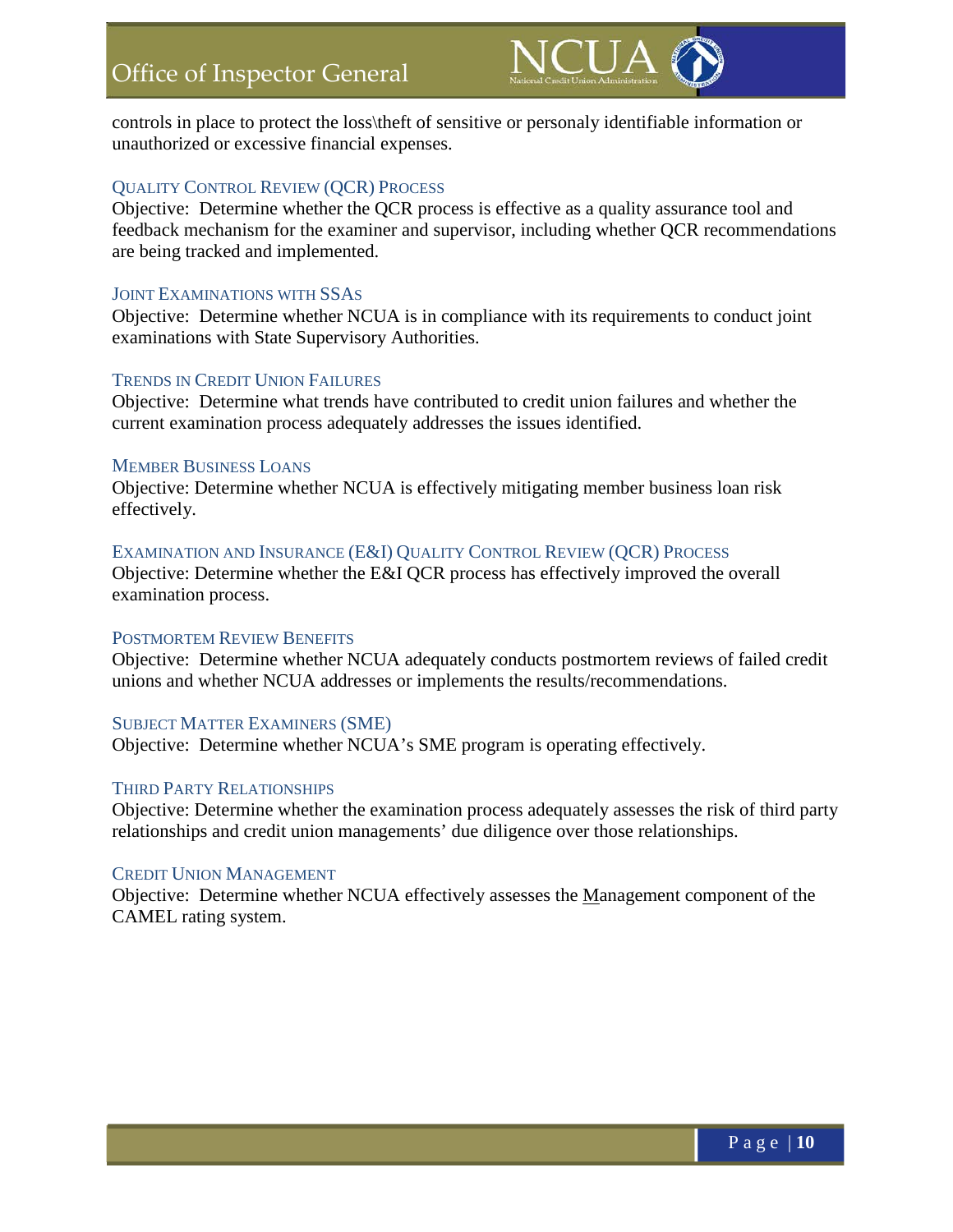

# Appendix B

# **LEGAL PROJECTS AND INVESTIGATIVE WORK**

#### 2015 LEGAL ACTIVITIES

General legal support Administrative/personnel legal work Investigative assistance & support Audit assistance & support Legislation/regulation review

#### 2015 INVESTIGATIONS

Formal investigations Preliminary/informal investigations Proactive reviews and/or investigations

### 2015 TRAINING

Regional staff & integrity awareness training New supervisor training Continued briefings on revised instruction, Guidelines and Responsibilities for Reporting Investigative Matters to the Inspector General, 01910.08

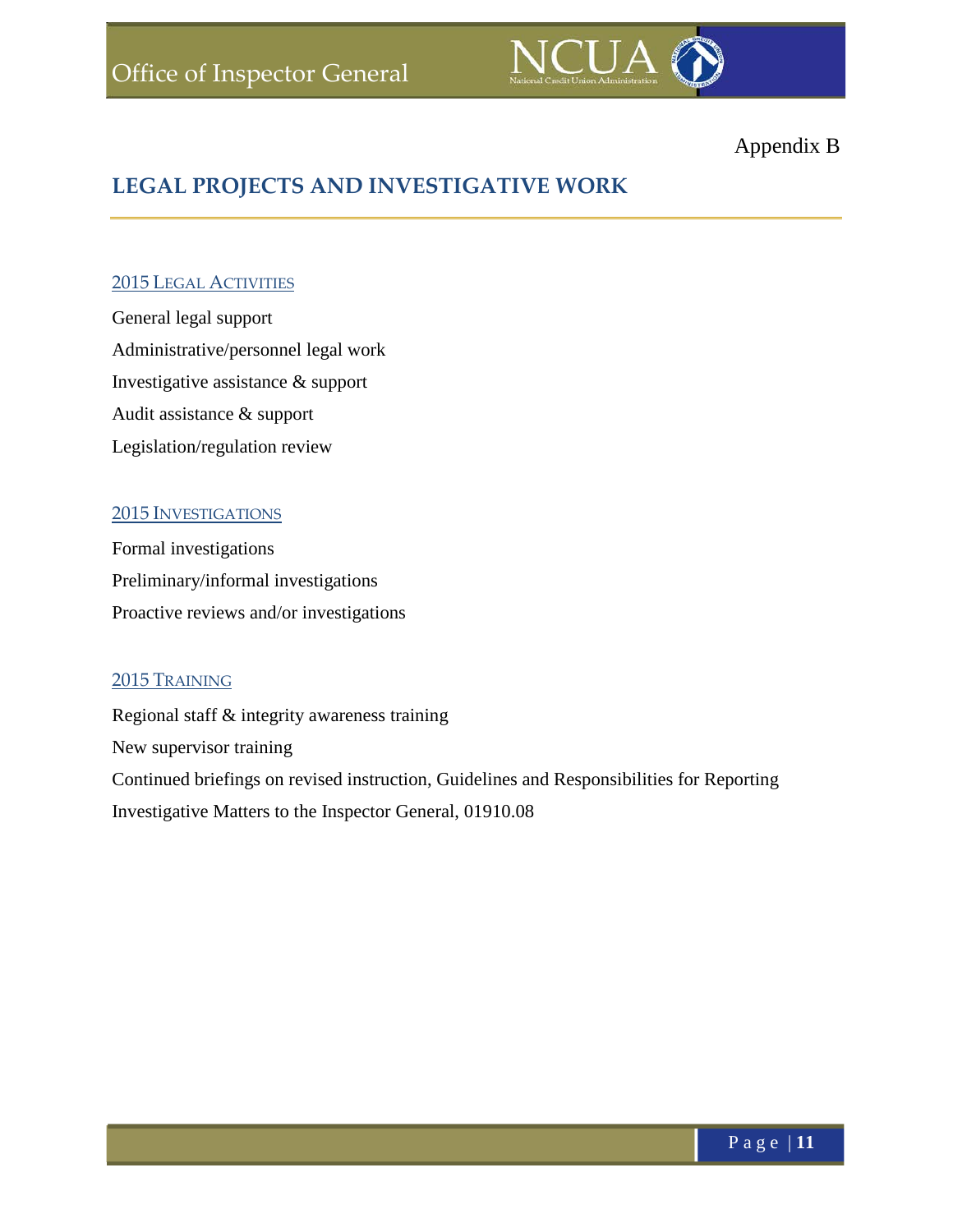

# **SUMMARY OF AUDITS/SURVEYS PLANNED**

## 2015 PROJECTS

#### AUDITS/SURVEYS:

- 2014 Financial Statement Audits (carry over from 2014)
- Coordination Among the Consumer Financial Protection Bureau (CFPB) and Regulators (carry over from 2014)
- Review of NCUAs 401k Plan (carry over from 2014)
- Financial Stability Oversight Council (FSOC) Oversight of Interest Rate Risk (carry over from 2014)
- Material Loss Reviews
- Federal Information Security Management Act (FISMA) Review
- Congressional/NCUA Board Requests
- Government-wide Financial Report System (GFRS)
- 2015 Financial Statement Audits
- Government Charge Card Abuse Prevention Act of 2012
- Digital Accountability and Transparency Act of 2014
- Oversight of Credit Union Cyber Security
- Interest Rate Risk
- NCUA Procurement Activities
- Collections on Restitution Orders at AMAC
- CPA Opinion Audits or Agreed Upon Procedures for Credit Unions
- Review of AMAC Inventory
- Computer Equipment Inventory